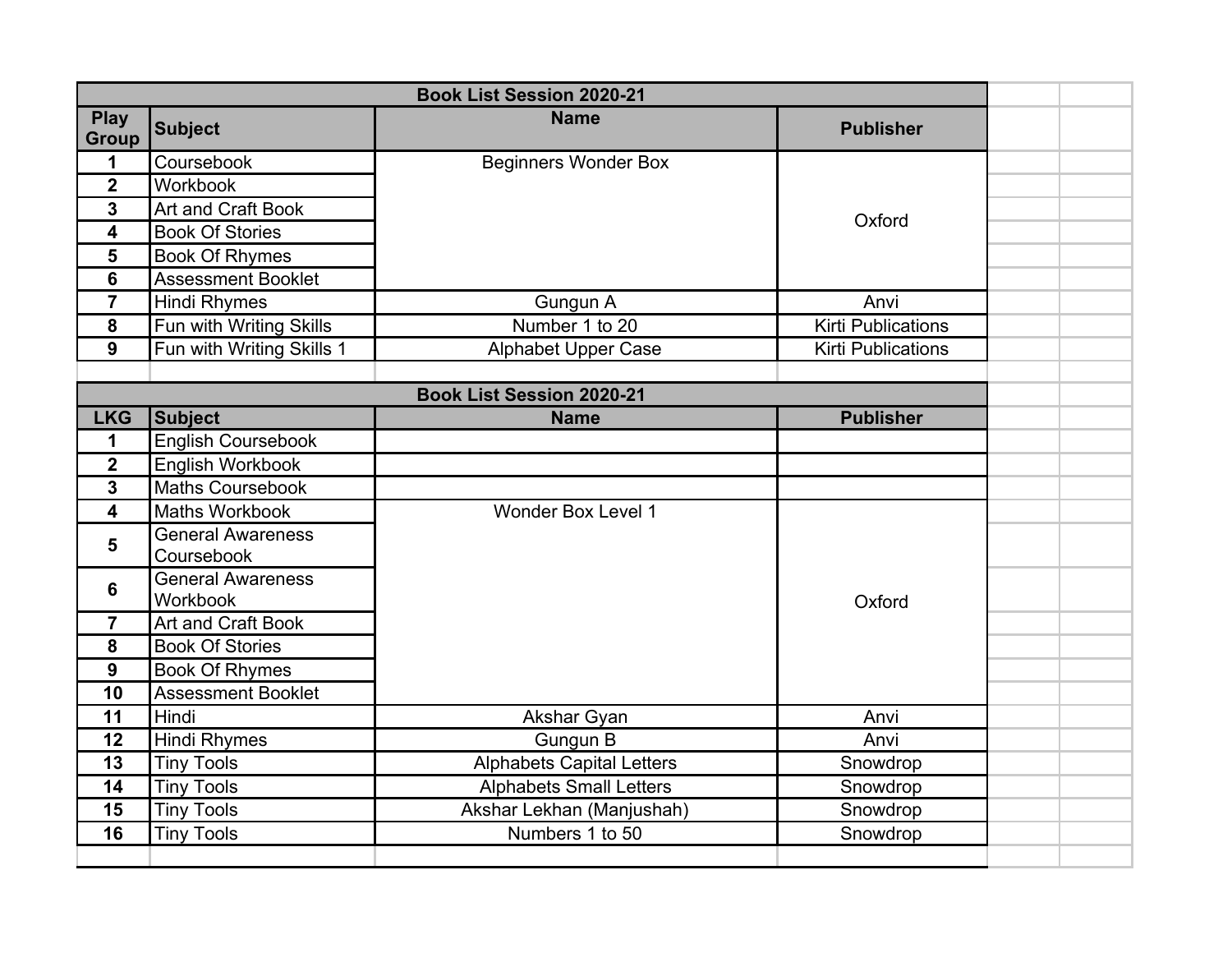| <b>Book List Session 2020-21</b> |                                      |                                            |                  |  |
|----------------------------------|--------------------------------------|--------------------------------------------|------------------|--|
| <b>UKG</b>                       | <b>Subject</b>                       | <b>Name</b>                                | <b>Publisher</b> |  |
| 1                                | English Coursebook                   | <b>Wonder Box Level 2</b>                  |                  |  |
| $\boldsymbol{2}$                 | English Workbook                     |                                            |                  |  |
| 3                                | <b>Maths Coursebook</b>              |                                            |                  |  |
| 4                                | <b>Maths Workbook</b>                |                                            |                  |  |
| 5                                | <b>General Awareness</b>             |                                            |                  |  |
|                                  | Coursebook                           |                                            | Oxford           |  |
| 6                                | <b>General Awareness</b><br>Workbook |                                            |                  |  |
| $\overline{7}$                   | Art and Craft Book                   |                                            |                  |  |
| 8                                | <b>Book Of Stories</b>               |                                            |                  |  |
| 9                                | <b>Book Of Rhymes</b>                |                                            |                  |  |
| 10                               | <b>Assessment Booklet</b>            |                                            |                  |  |
| $\overline{11}$                  | Hindi                                | Shabad Gyan                                | Anvi             |  |
| 12                               | <b>Hindi Rhymes</b>                  | Gungun C                                   | Anvi             |  |
| 13                               | Punjabi                              | Rishma Akhar Bodh                          | <b>SP Books</b>  |  |
| 14                               | Punjabi                              | Gyan Rishma Akhar Abhiyas                  | <b>SP Books</b>  |  |
| 15                               | <b>Tiny Tools</b>                    | Shabad Lekhan (Manjushah)                  | Snowdrop         |  |
| 16                               | <b>Tiny Tools</b>                    | <b>Cursive Capital &amp; Small Letters</b> | Snowdrop         |  |
|                                  |                                      |                                            |                  |  |
|                                  |                                      | <b>Book List Session 2020-21</b>           |                  |  |
| Grade<br>1                       | <b>Subject</b>                       | <b>Name</b>                                | <b>Publisher</b> |  |
| 1                                | English Book                         | Oxford Advantage English 1                 |                  |  |
| $\overline{2}$                   | English Workbook                     |                                            |                  |  |
|                                  |                                      | Oxford Advantage Environmental Studies 1   |                  |  |
| 3                                | <b>EVS Book</b>                      |                                            |                  |  |
|                                  |                                      |                                            | Oxford Advantage |  |
| 4                                | <b>EVS Workbook</b>                  |                                            |                  |  |
| 5                                | Math Book                            | Oxford Advantage Math 1                    |                  |  |
| 6                                | Math Workbook                        |                                            |                  |  |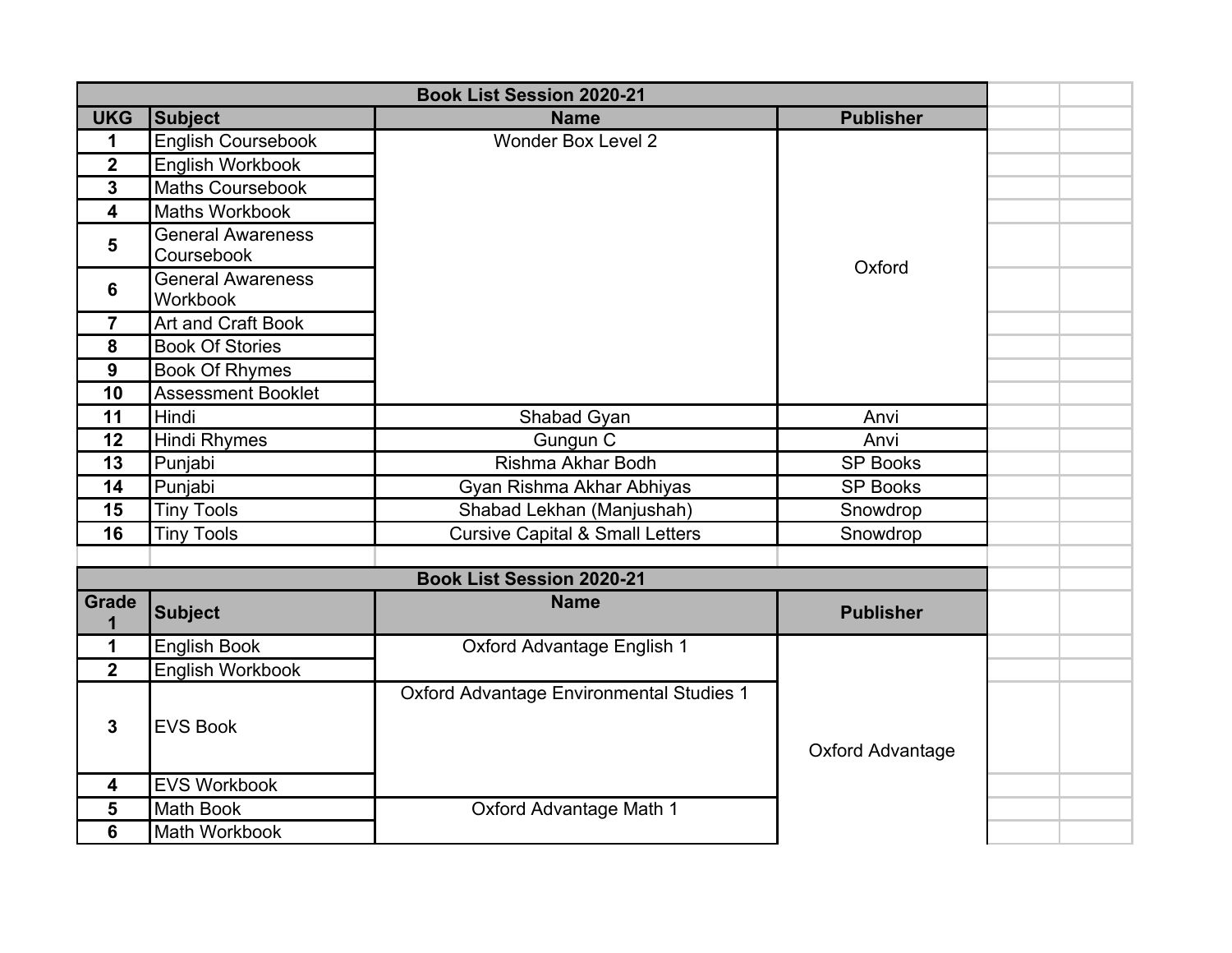| $\overline{7}$              | Art & Craft                      | Oxford Art & Craft 1                           |                  |  |
|-----------------------------|----------------------------------|------------------------------------------------|------------------|--|
| 8                           | Hindi                            | Madhup Hindi Pathmala 1                        | Madhuban         |  |
| 9                           | English Grammar                  | <b>Grammar Hour 1</b>                          |                  |  |
| 10                          | Computer                         | E - World Computers: Basics And Applications 1 | Pearson          |  |
| 11                          | Punjabi                          | Gyan Rishma Punjabi Parveshika                 | <b>SP Books</b>  |  |
|                             |                                  |                                                |                  |  |
|                             |                                  | <b>Book List Session 2020-21</b>               |                  |  |
| <b>Grade</b><br>$\mathbf 2$ | <b>Subject</b>                   | <b>Name</b>                                    | <b>Publisher</b> |  |
| 1                           | English Book                     | Oxford Advantage English 2                     |                  |  |
| $\overline{2}$              | English Workbook                 |                                                |                  |  |
| $\mathbf{3}$                | <b>EVS Book</b>                  | Oxford Advantage Environmental Studies 2       |                  |  |
| $\overline{\mathbf{4}}$     | <b>EVS Workbook</b>              |                                                | Oxford Advantage |  |
| 5                           | <b>Math Book</b>                 | Oxford Advantage Math 2                        |                  |  |
| 6                           | Math Workbook                    |                                                |                  |  |
| $\overline{7}$              | Art & Craft                      | Oxford Art & Craft 2                           |                  |  |
| 8                           | Hindi                            | Madhup Hindi Pathmala 2                        | Madhuban         |  |
| 9                           | <b>English Grammar</b>           | <b>Grammar Hour 2</b>                          |                  |  |
| 10                          | Computer                         | E - World Computers: Basics And Applications 2 | Pearson          |  |
| 11                          | Punjabi                          | Gyan Rishma Punjabi Path pustak-1              | <b>SP Books</b>  |  |
|                             |                                  |                                                |                  |  |
|                             |                                  |                                                |                  |  |
|                             |                                  | <b>Book List Session 2020-21</b>               |                  |  |
| <b>Grade</b><br>3           | <b>Subject</b>                   | <b>Name</b>                                    | <b>Publisher</b> |  |
| 1                           | English Book                     | Oxford Advantage English 3                     |                  |  |
| $\overline{\mathbf{2}}$     | <b>English Literature Reader</b> |                                                |                  |  |
| $\mathbf{3}$                | English Workbook                 |                                                |                  |  |
| $\overline{\mathbf{4}}$     | Science Book                     | <b>Oxford Advantage Science 3</b>              |                  |  |
| 5                           | <b>Science Workbook</b>          |                                                | Oxford Advantage |  |
| 6                           | <b>Social Science Book</b>       | Oxford Advantage Social Science 3              |                  |  |
| $\overline{7}$              | Social Science Workbook          |                                                |                  |  |
| 8                           | Math Book                        | Oxford Advantage Math 3                        |                  |  |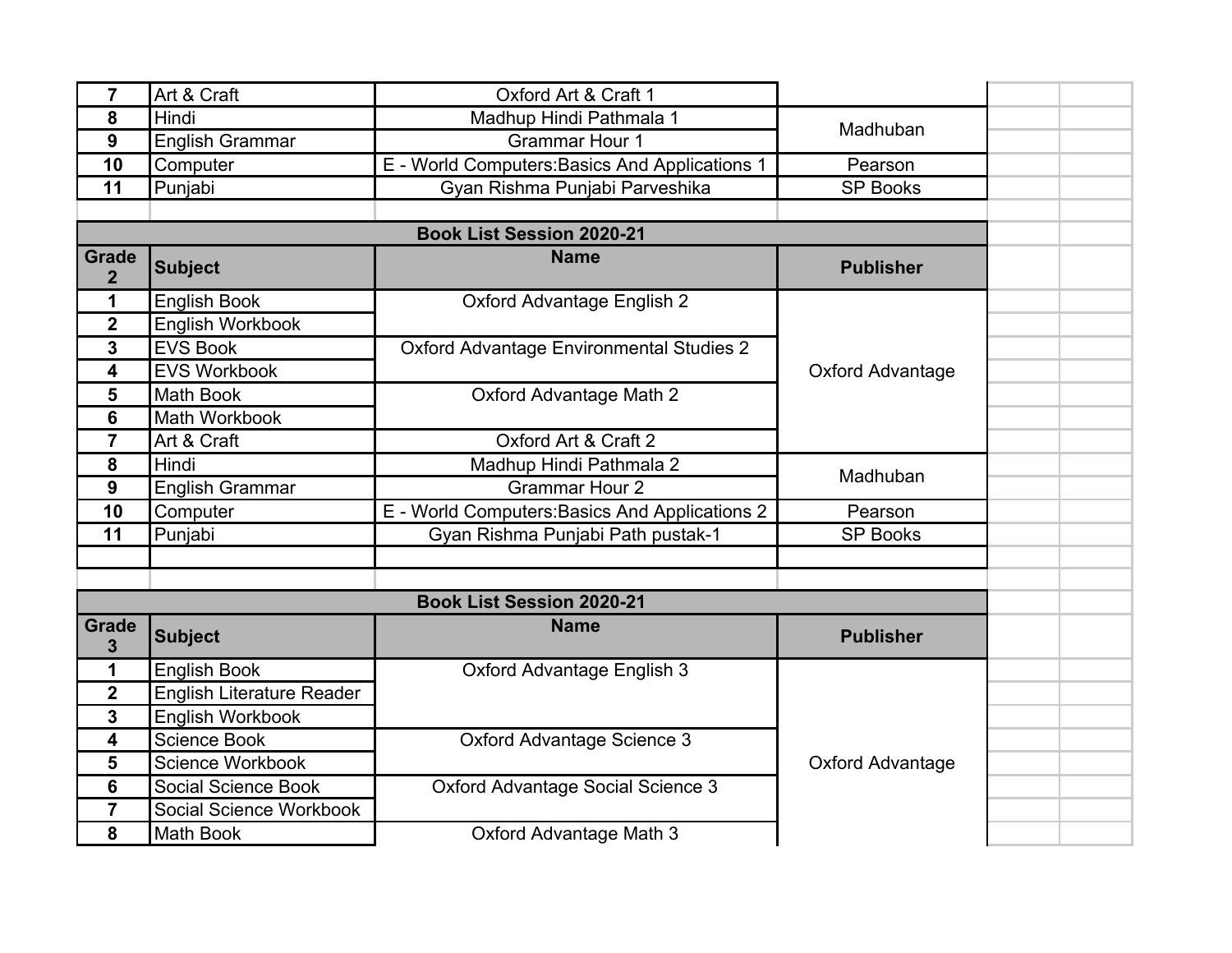| 9                 | Math Workbook                    |                                                |                           |  |
|-------------------|----------------------------------|------------------------------------------------|---------------------------|--|
| 10                | Hindi                            | Madhup Hindi Pathmala 3                        | Madhuban                  |  |
| 11                | English Grammar                  | <b>Grammar Hour 3</b>                          |                           |  |
| 12                | Computer                         | E - World Computers: Basics And Applications 3 | Pearson                   |  |
| 13                | Art & Craft                      | Art and Activity 3                             | <b>Kirti Publications</b> |  |
| 14                | Punjabi                          | Gyan Rishma Punjabi Path pustak-2              | <b>SP Books</b>           |  |
|                   |                                  |                                                |                           |  |
|                   |                                  | <b>Book List Session 2020-21</b>               |                           |  |
| <b>Grade</b><br>4 | <b>Subject</b>                   | <b>Name</b>                                    | <b>Publisher</b>          |  |
| 1                 | <b>English Book</b>              | Oxford Advantage English 4                     |                           |  |
| $\overline{2}$    | <b>English Literature Reader</b> |                                                |                           |  |
| $\overline{3}$    | English Workbook                 |                                                |                           |  |
| 4                 | <b>Science Book</b>              | <b>Oxford Advantage Science 4</b>              |                           |  |
| 5                 | Science Workbook                 |                                                | Oxford Advantage          |  |
| 6                 | <b>Social Science Book</b>       | Oxford Advantage Social Science 4              |                           |  |
| $\overline{7}$    | <b>Social Science Workbook</b>   |                                                |                           |  |
| 8                 | Math Book                        | Oxford Advantage Math 4                        |                           |  |
| 9                 | Math Workbook                    |                                                |                           |  |
| 10                | Hindi                            | Madhup Hindi Pathmala 4                        | Madhuban                  |  |
| 11                | English Grammar                  | Grammar Hour 4                                 |                           |  |
| 12                | Computer                         | E - World Computers: Basics And Applications 4 | Pearson                   |  |
| 13                | Art & Craft                      | Art and Activity 4                             | <b>Kirti Publications</b> |  |
| 14                | Punjabi                          | Gyan Rishma Punjabi Path pustak-3              | <b>SP Books</b>           |  |
|                   |                                  |                                                |                           |  |
|                   |                                  | <b>Book List Session 2020-21</b>               |                           |  |
| Grade-<br>5       | <b>Subject</b>                   | <b>Name</b>                                    | <b>Publisher</b>          |  |
| 1                 | <b>English Book</b>              | Oxford Advantage English 5                     |                           |  |
| $\overline{2}$    | English Literature Reader        |                                                |                           |  |
| 3                 | English Workbook                 |                                                |                           |  |
| 4                 | <b>Science Book</b>              | <b>Oxford Advantage Science 5</b>              |                           |  |
| 5                 | <b>Science Workbook</b>          |                                                | Oxford Advantage          |  |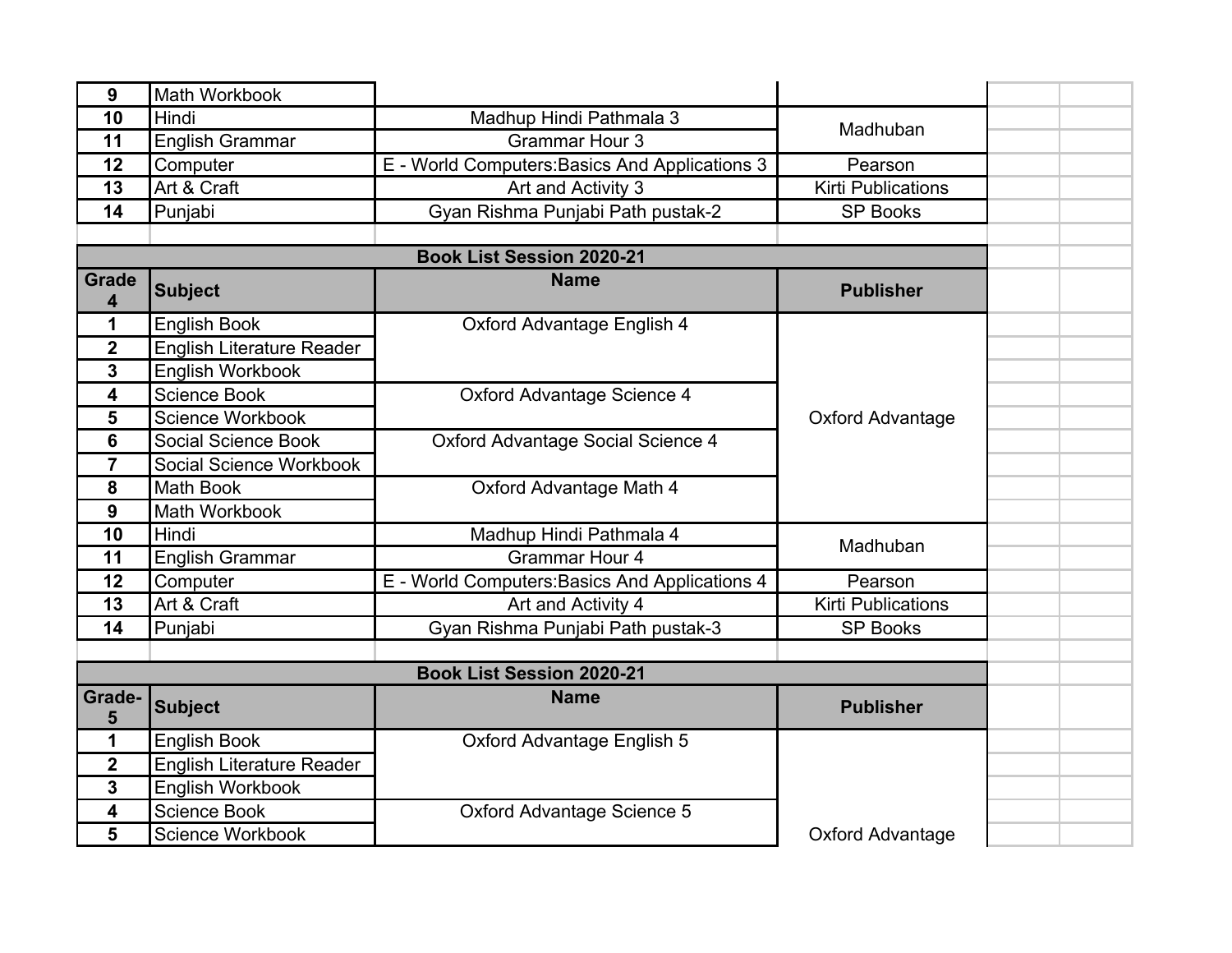| 6                       | <b>Social Science Book</b>       | Oxford Advantage Social Science 5              |                           |  |  |
|-------------------------|----------------------------------|------------------------------------------------|---------------------------|--|--|
| $\overline{7}$          | Social Science Workbook          |                                                |                           |  |  |
| 8                       | <b>Math Book</b>                 | Oxford Advantage Math 5                        |                           |  |  |
| 9                       | Math Workbook                    |                                                |                           |  |  |
| 10                      | Hindi                            | Madhup Hindi Pathmala 5                        |                           |  |  |
| 11                      | <b>English Grammar</b>           | <b>Grammar Hour 5</b>                          | Madhuban                  |  |  |
| 12                      | Computer                         | E - World Computers: Basics And Applications 5 | Pearson                   |  |  |
| 13                      | Art & Craft                      | Art and Activity 5                             | <b>Kirti Publications</b> |  |  |
| 14                      | Punjabi                          | Gyan Rishma Punjabi Path pustak-5              | <b>SP Books</b>           |  |  |
|                         |                                  |                                                |                           |  |  |
|                         |                                  | <b>Book List Session 2020-21</b>               |                           |  |  |
| <b>Grade</b><br>6       | <b>Subject</b>                   | <b>Name</b>                                    | <b>Publisher</b>          |  |  |
| 1                       | Maths                            | <b>Universal Mathematics 6</b>                 | Pearson                   |  |  |
| $\overline{\mathbf{2}}$ | Science                          | New Science in Everyday Life 6                 | Oxford                    |  |  |
| 3                       | English                          | New Images A Comprehensive English Course<br>6 | Pearson                   |  |  |
| 4                       | <b>English Grammar</b>           | <b>Grammar Hour 6</b>                          | Madhuban                  |  |  |
| 5                       |                                  | History-Our Pasts - I                          |                           |  |  |
| 6                       | <b>Social Science</b>            | The Earth Our Habitat- Class VI                | <b>NCERT</b>              |  |  |
| $\overline{7}$          |                                  | Social And Political Life - I                  |                           |  |  |
| 8                       | Computer                         | E - World Computers: Basics And Applications 6 | Pearson                   |  |  |
| 9                       | Hindi                            | Vasant 1                                       | <b>NCERT</b>              |  |  |
| 10                      | Art & Craft                      | <b>I AM AN ARTIST 6</b>                        | <b>Kirti Publications</b> |  |  |
| 11                      | Punjabi                          | Gyan Rishma Punjabi Path pustak-6              | <b>SP Books</b>           |  |  |
|                         |                                  |                                                |                           |  |  |
|                         | <b>Book List Session 2020-21</b> |                                                |                           |  |  |
|                         | Grade7 Subject                   | <b>Name</b>                                    | <b>Publisher</b>          |  |  |
| 1                       | <b>Maths</b>                     | <b>Universal Mathematics 7</b>                 | Pearson                   |  |  |
| $\boldsymbol{2}$        | Science                          | New Science in Everyday Life 7                 | Oxford                    |  |  |
| 3                       | English                          | New Images A Comprehensive English Course      | Pearson                   |  |  |
| 4                       | <b>English Grammar</b>           | <b>Grammar Hour 7</b>                          | Madhuban                  |  |  |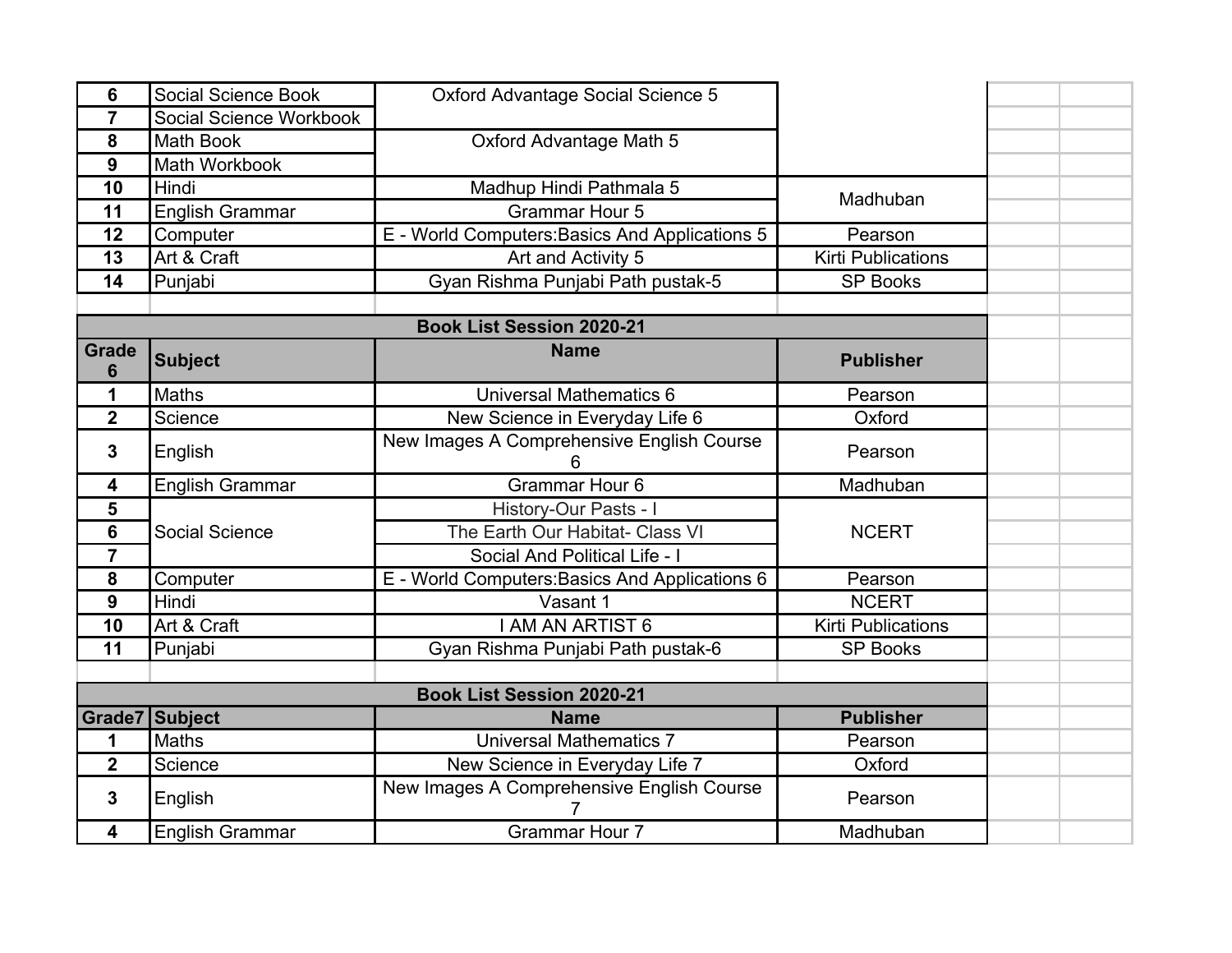| 5                 |                                  | History-Our Past - II                          |                           |  |  |  |
|-------------------|----------------------------------|------------------------------------------------|---------------------------|--|--|--|
| 6                 | <b>Social Science</b>            | Our Environment - Class VII                    | <b>NCERT</b>              |  |  |  |
| $\overline{7}$    |                                  | Social And Political Life - II                 |                           |  |  |  |
| ${\bf 8}$         | Computer                         | E - World Computers: Basics And Applications 7 | Pearson                   |  |  |  |
| $\boldsymbol{9}$  | Hindi                            | Vasant 2                                       | <b>NCERT</b>              |  |  |  |
| 10                | Art & Craft                      | <b>I AM AN ARTIST 7</b>                        | <b>Kirti Publications</b> |  |  |  |
| 11                | Punjabi                          | Gyan Rishma Punjabi Path Pustak-7              | <b>SP Books</b>           |  |  |  |
|                   |                                  |                                                |                           |  |  |  |
|                   | <b>Book List Session 2020-21</b> |                                                |                           |  |  |  |
| <b>Grade</b><br>8 | <b>Subject</b>                   | <b>Name</b>                                    | <b>Publisher</b>          |  |  |  |
| 1                 | Maths                            | <b>Universal Mathematics 8</b>                 | Pearson                   |  |  |  |
| $\boldsymbol{2}$  | Science                          | New Science in Everyday Life 8                 | Oxford                    |  |  |  |
| 3                 | English                          | New Images A Comprehensive English Course<br>8 | Pearson                   |  |  |  |
| 4                 | <b>English Grammar</b>           | <b>Grammar Hour 8</b>                          | Madhuban                  |  |  |  |
| 5                 | <b>Social Science</b>            | History - Our Past III                         |                           |  |  |  |
| 6                 |                                  | Resources and Development - Class VIII         | <b>NCERT</b>              |  |  |  |
| $\overline{7}$    |                                  | Social And Political Life - III                |                           |  |  |  |
| 8                 | Computer                         | E - World Computers: Basics And Applications 8 | Pearson                   |  |  |  |
| 9                 | Hindi                            | Vasant 3                                       | <b>NCERT</b>              |  |  |  |
| 10                | Art & Craft                      | I AM AN ARTIST 8                               | <b>Kirti Publications</b> |  |  |  |
| 11                | Punjabi                          | Gyan Rishma Punjabi Path pustak-8              | <b>SP Books</b>           |  |  |  |
|                   |                                  |                                                |                           |  |  |  |
|                   |                                  | <b>Book List Session 2020-21</b>               |                           |  |  |  |
| <b>Grade</b><br>9 | <b>Subject</b>                   | <b>Name</b>                                    | <b>Publisher</b>          |  |  |  |
| 1                 | <b>Maths</b>                     | Maths Textbook - 9                             | <b>NCERT</b>              |  |  |  |
|                   |                                  | <b>Laboratory Manual Mathematics 9</b>         | <b>SP Books</b>           |  |  |  |
| $\mathbf 2$       | Science                          | Science Textbook - 9                           |                           |  |  |  |
| 3                 |                                  | Laboratory Manual Science 9                    | <b>SP Books</b>           |  |  |  |
| 4                 |                                  | India & Contemporary World I                   |                           |  |  |  |
| 5                 |                                  | Contemporary India - 1                         | <b>NCERT</b>              |  |  |  |
| 6                 | S.ST                             | Economics - IX                                 |                           |  |  |  |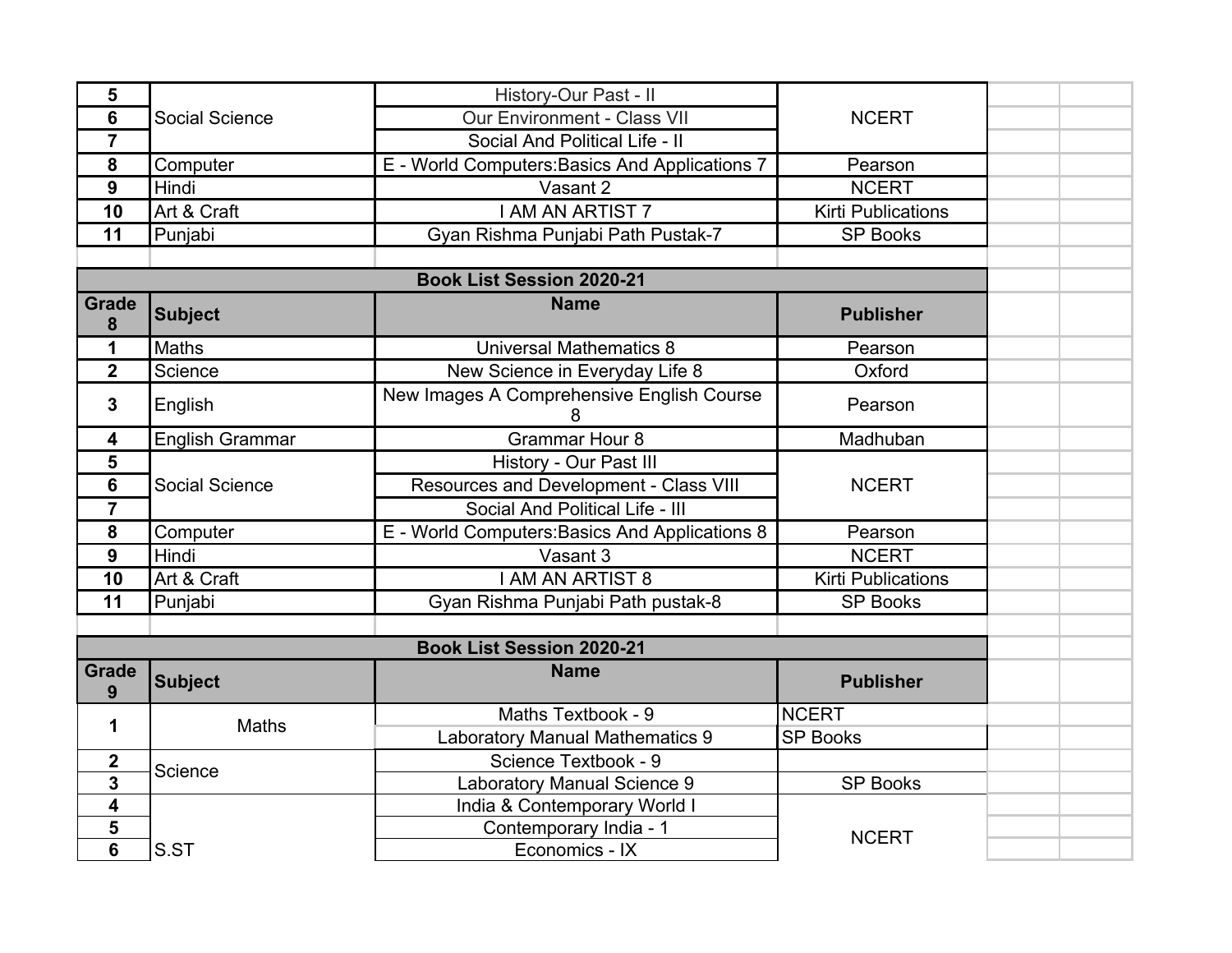| $\overline{7}$          |                         | <b>Democratic Politics - I</b>                  |                             |  |
|-------------------------|-------------------------|-------------------------------------------------|-----------------------------|--|
| 8                       |                         | My Amazing Book Of Maps-9                       | <b>Navdeep Publications</b> |  |
| 9                       |                         | A Practical Course in Interactive English       | Madhuban                    |  |
|                         |                         | Grammar                                         |                             |  |
| 10                      | English                 | BEEHIVE - Textbook for class IX                 |                             |  |
| 11                      |                         | <b>MOMENTS - Supplementary Reader for Class</b> |                             |  |
|                         |                         | IX                                              | <b>NCERT</b>                |  |
| 12                      |                         | Sparsh - I                                      |                             |  |
| 13                      | Hindi - Course B        | Sanchanayan - I                                 |                             |  |
| 14                      |                         | Viyakaran Vyom IX-X (Course B)                  | Madhuban                    |  |
| 15                      |                         | Sahitak Kirna -1                                | <b>NCERT</b>                |  |
| 16                      | Punjabi                 | Sahitak Rang -1                                 |                             |  |
| 17                      |                         | Punjabi Vyakaran ate Rachnavali 9-10            | <b>SP Books</b>             |  |
|                         |                         |                                                 |                             |  |
| <b>10th</b>             | <b>Subject</b>          | <b>Name</b>                                     | <b>Publisher</b>            |  |
| 1                       | <b>Maths</b>            | Maths Textbook-X                                | <b>NCERT</b>                |  |
| $\overline{\mathbf{2}}$ |                         | Laboratory Manual Mathematics 10                | <b>SP Books</b>             |  |
| 3                       | Science                 | Science Textbook - X                            | <b>NCERT</b>                |  |
| $\overline{\mathbf{4}}$ |                         | Laboratory Manual Science 10                    | <b>SP Books</b>             |  |
|                         |                         |                                                 |                             |  |
| 5                       |                         | India & Contemporary World II                   |                             |  |
| 6                       |                         | Contemporary India - II                         |                             |  |
| $\overline{7}$          | SS                      | Economics - II                                  | <b>NCERT</b>                |  |
| 8                       |                         | <b>Democratic Politics - II</b>                 |                             |  |
| $\boldsymbol{9}$        |                         | My Amazing Book Of Maps-10                      | <b>Navdeep Publications</b> |  |
|                         |                         | A Practical Course in Interactive English       |                             |  |
| 10                      |                         | Grammar                                         | Madhuban                    |  |
| 11                      | English                 | First Flight - X                                |                             |  |
| 12                      |                         | Footprints without feet - X                     |                             |  |
| 13                      |                         | Sparsh - II                                     |                             |  |
| 14                      | <b>HINDI - Course B</b> | Sanchanayan - II                                | <b>NCERT</b>                |  |
| 15                      |                         | Sahitak Kirna-2                                 |                             |  |
| 16                      | Punjabi                 | Sahitak Rang-2                                  |                             |  |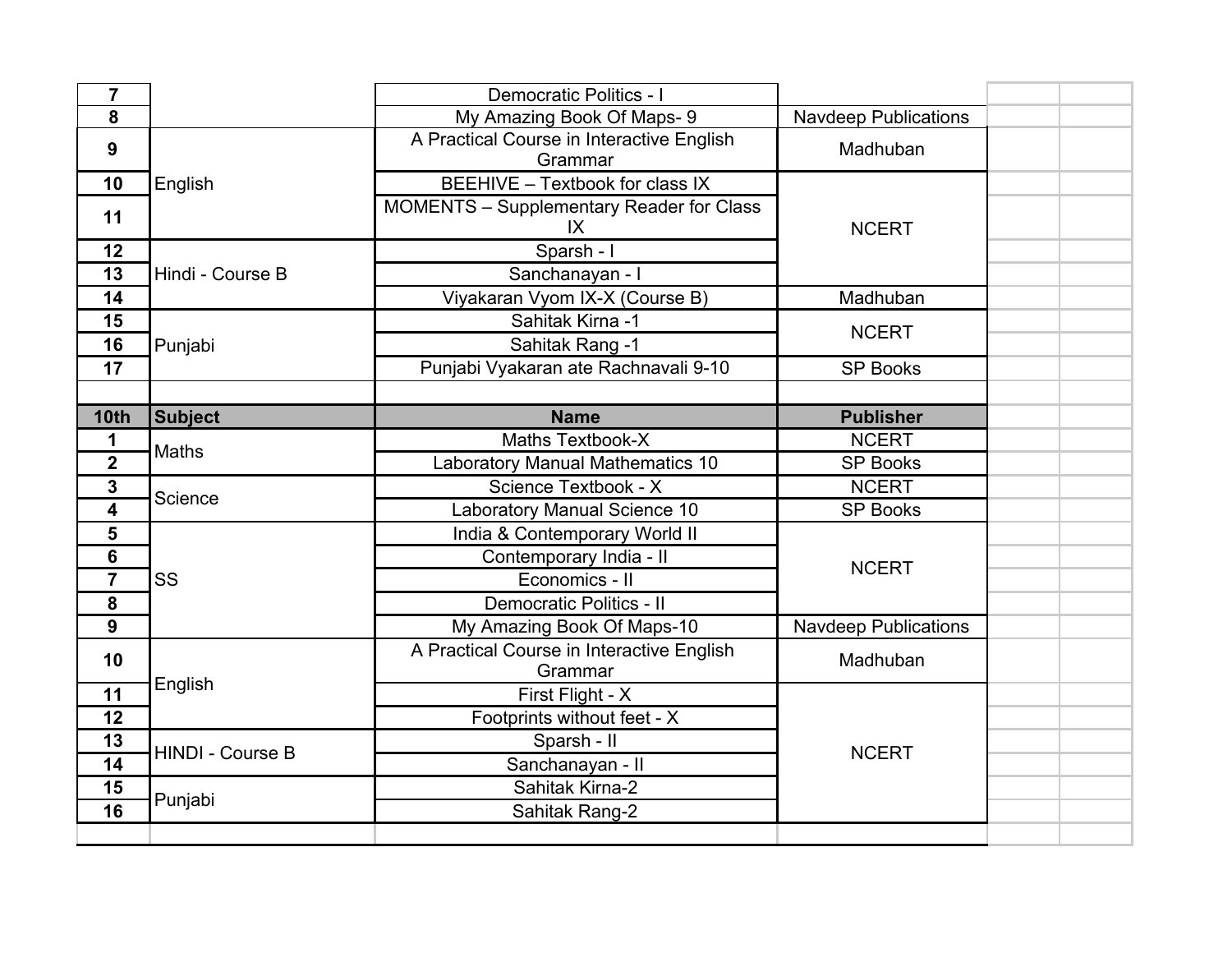| <b>Book List Session 2020-21</b> |                                                                      |                                               |                       |  |
|----------------------------------|----------------------------------------------------------------------|-----------------------------------------------|-----------------------|--|
| 11th<br>Med.                     | <b>Subject</b>                                                       | <b>Name</b>                                   | <b>Publisher</b>      |  |
| 1                                | English                                                              | Hornbill, Snapshot                            | <b>NCERT</b>          |  |
| $\mathbf{2}$                     | <b>Physics</b>                                                       | <b>Text Book of Physics</b>                   | <b>NCERT</b>          |  |
| $\overline{3}$                   | Physics                                                              | <b>Pradeep Publication Book</b>               | Pradeep               |  |
| 4                                | Physics Lab Manual &<br><b>Practical Record Book - XI</b>            |                                               | <b>SP Publication</b> |  |
| 5                                | Chemistry                                                            | <b>Text Book of Chemistry</b>                 | <b>NCERT</b>          |  |
| $6\phantom{1}$                   | Chemistry                                                            | <b>Pradeep Publication Book</b>               | Pradeep               |  |
| $\overline{7}$                   | Chemistry Lab Manual &<br><b>Practical Record Book - XI</b>          |                                               | <b>SP Publication</b> |  |
| 8                                | Biology                                                              | <b>Text Book of Biology</b>                   | <b>NCERT</b>          |  |
| 9                                | <b>Biology Lab Manual &amp;</b><br><b>Practical Record Book - XI</b> |                                               | <b>SP Publication</b> |  |
| 10                               | <b>Physical Education</b>                                            | A Text Book of Physical Education             | <b>SP Publication</b> |  |
| 11                               | <b>Physical Education</b>                                            | <b>Physical Education Practical Book-11th</b> | <b>SP Publication</b> |  |
|                                  |                                                                      |                                               |                       |  |
|                                  |                                                                      | <b>Book List Session 2020-21</b>              |                       |  |
| 11th<br><b>NM</b>                | <b>Subject</b>                                                       | <b>Name</b>                                   | <b>Publisher</b>      |  |
| 1                                | English                                                              | Hornbill, Snapshot                            | <b>NCERT</b>          |  |
| $\overline{2}$                   | Physics                                                              | <b>Text Book of Physics</b>                   | <b>NCERT</b>          |  |
| $\overline{3}$                   | Physics                                                              | <b>Pradeep Publication Book</b>               | Pradeep               |  |
| 4                                | Physics Lab Manual &<br><b>Practical Record Book - XI</b>            |                                               | <b>SP Publication</b> |  |
| 5                                | Chemistry                                                            | <b>Text Book of Chemistry</b>                 | <b>NCERT</b>          |  |
| 6                                | Chemistry                                                            | <b>Pradeep Publication Book</b>               | Pradeep               |  |
| $\overline{7}$                   | Chemistry Lab Manual &<br><b>Practical Record Book - XI</b>          |                                               | <b>SP Publication</b> |  |
| 8                                | <b>Maths</b>                                                         | <b>Text Book of Mathematics</b>               | <b>NCERT</b>          |  |
| 9                                | Maths                                                                | R D Sharma Subjective                         |                       |  |
| 10                               | Maths Lab Manual &<br><b>Practical Record Book - XI</b>              |                                               | <b>SP Publication</b> |  |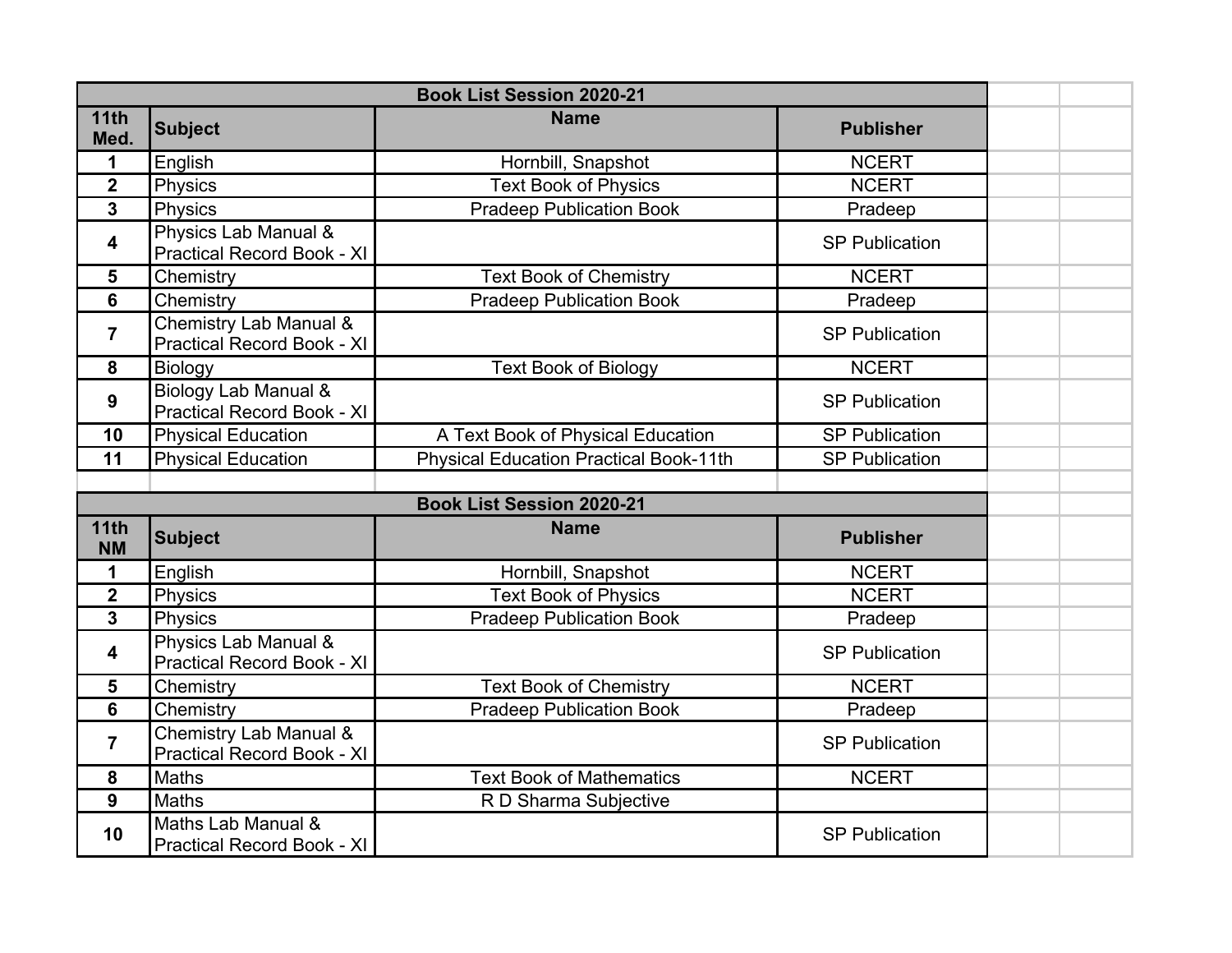| 11                               | <b>Physical Education</b> | A Text Book of Physical Education             | <b>SP Publication</b> |  |  |
|----------------------------------|---------------------------|-----------------------------------------------|-----------------------|--|--|
| 12                               | <b>Physical Education</b> | <b>Physical Education Practical Book-11th</b> | <b>SP Publication</b> |  |  |
|                                  |                           |                                               |                       |  |  |
| <b>Book List Session 2020-21</b> |                           |                                               |                       |  |  |
| 11th<br>Comm.                    | <b>Subject</b>            | <b>Name</b>                                   | <b>Publisher</b>      |  |  |
| 1                                | English                   | Hornbill, Snapshot                            | <b>NCERT</b>          |  |  |
| $\overline{\mathbf{2}}$          | Accountancy               | Financial Accounting Part I & II              | <b>NCERT</b>          |  |  |
| $\overline{\mathbf{3}}$          |                           | <b>T.S Garewal</b>                            |                       |  |  |
| 4                                | <b>Business Studies</b>   | <b>Business Studies for XI</b>                | <b>NCERT</b>          |  |  |
| 5                                |                           | Sandeep Garg                                  |                       |  |  |
| 6                                | Economics                 | Introductory Micro Economic Eco Statistics    | <b>NCERT</b>          |  |  |
| $\overline{\mathbf{7}}$          |                           | T R Jain                                      |                       |  |  |
| $\boldsymbol{8}$                 | <b>Physical Education</b> | A Text Book of Physical Education             | <b>SP Publication</b> |  |  |
| 9                                | <b>Physical Education</b> | <b>Physical Education Practical Book-11th</b> | <b>SP Publication</b> |  |  |
|                                  |                           |                                               |                       |  |  |
|                                  |                           |                                               |                       |  |  |
|                                  |                           |                                               |                       |  |  |
|                                  |                           |                                               |                       |  |  |
|                                  |                           |                                               |                       |  |  |
|                                  |                           |                                               |                       |  |  |
|                                  |                           |                                               |                       |  |  |
|                                  |                           |                                               |                       |  |  |
|                                  |                           |                                               |                       |  |  |
|                                  |                           |                                               |                       |  |  |
|                                  |                           |                                               |                       |  |  |
|                                  |                           |                                               |                       |  |  |
|                                  |                           |                                               |                       |  |  |
|                                  |                           |                                               |                       |  |  |
|                                  |                           |                                               |                       |  |  |
|                                  |                           |                                               |                       |  |  |
|                                  |                           |                                               |                       |  |  |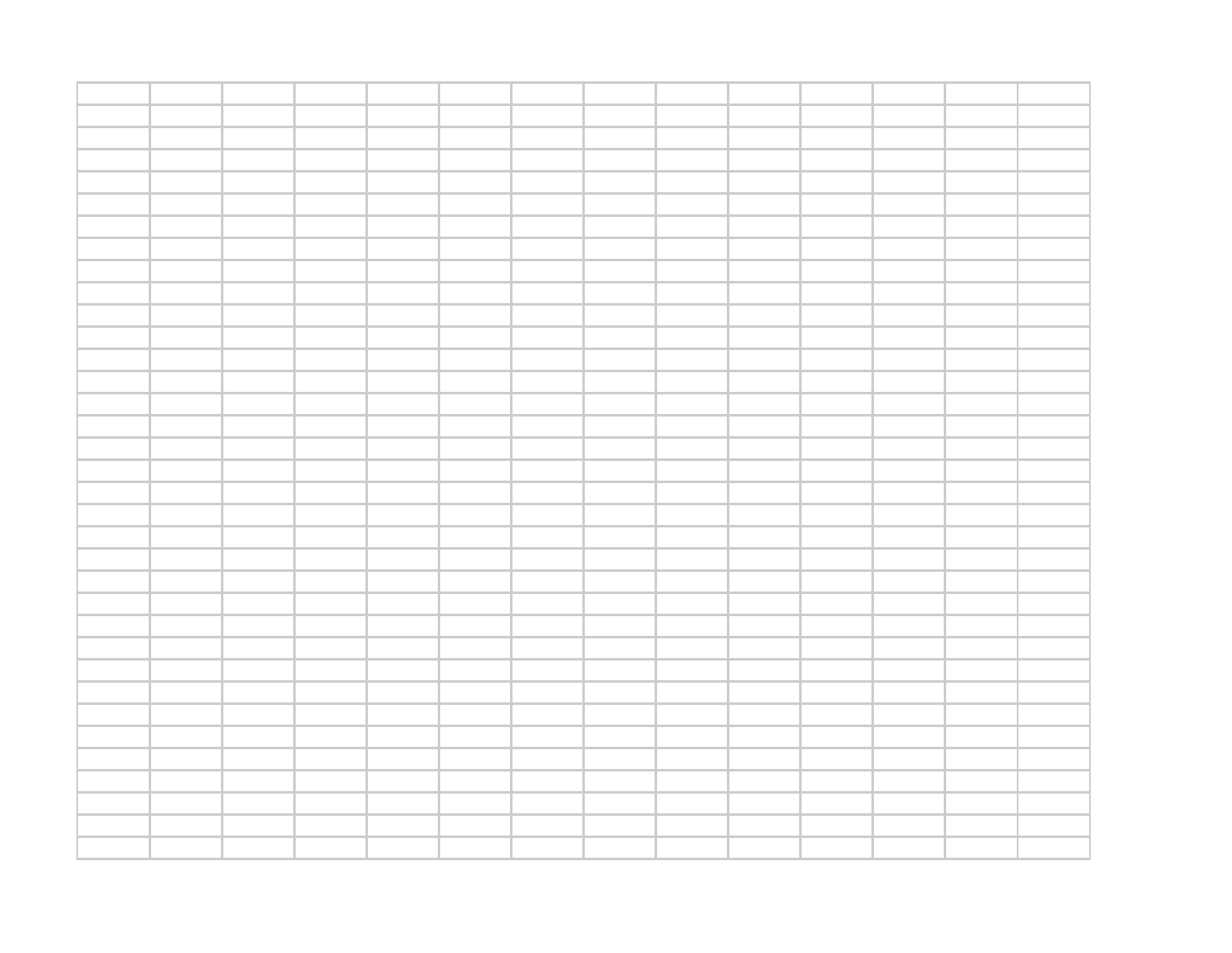|  |  |  |  |  | the contract of the contract of the contract of |  |  |
|--|--|--|--|--|-------------------------------------------------|--|--|
|  |  |  |  |  |                                                 |  |  |
|  |  |  |  |  |                                                 |  |  |
|  |  |  |  |  |                                                 |  |  |
|  |  |  |  |  |                                                 |  |  |
|  |  |  |  |  |                                                 |  |  |